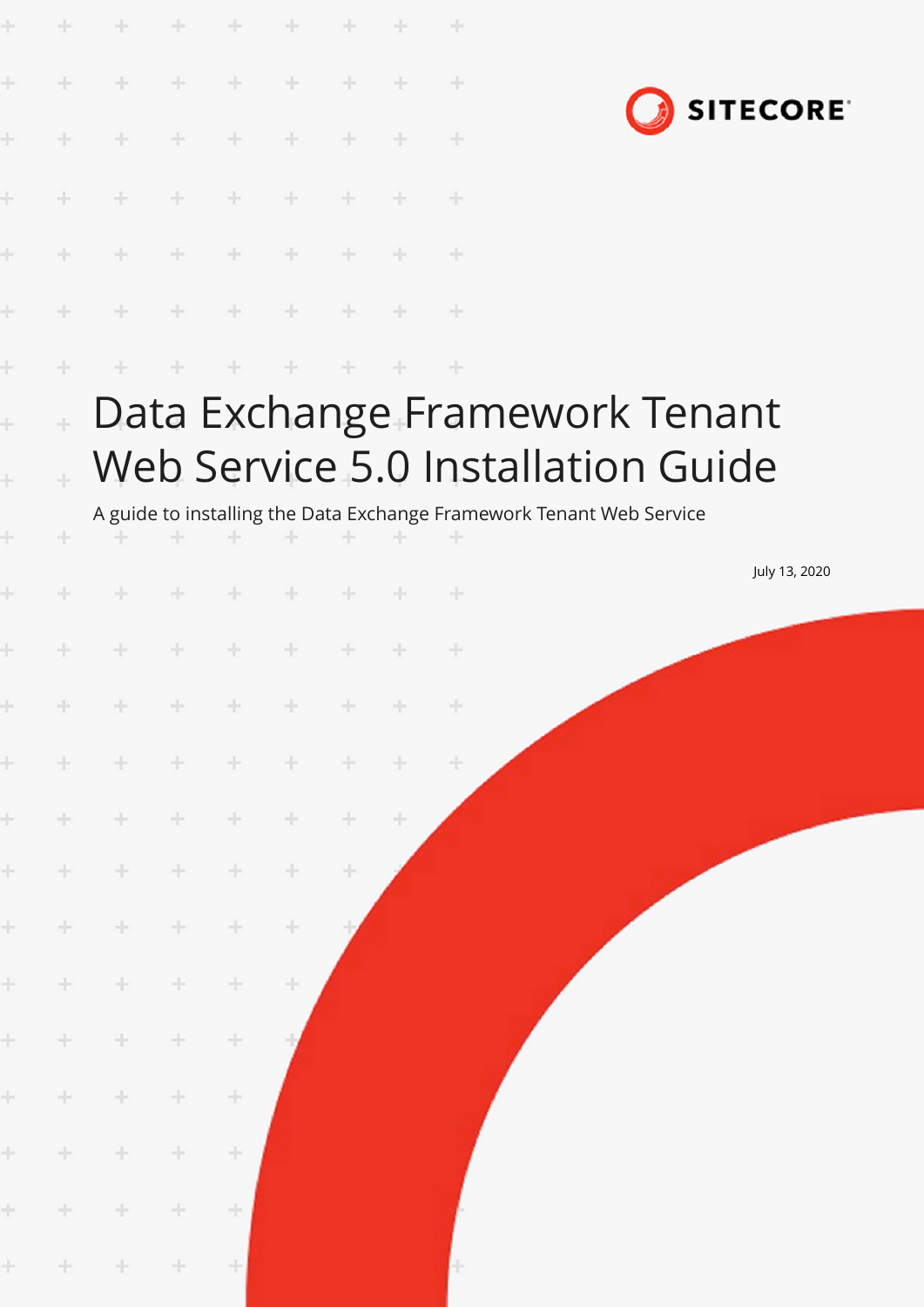

# **Table of Contents**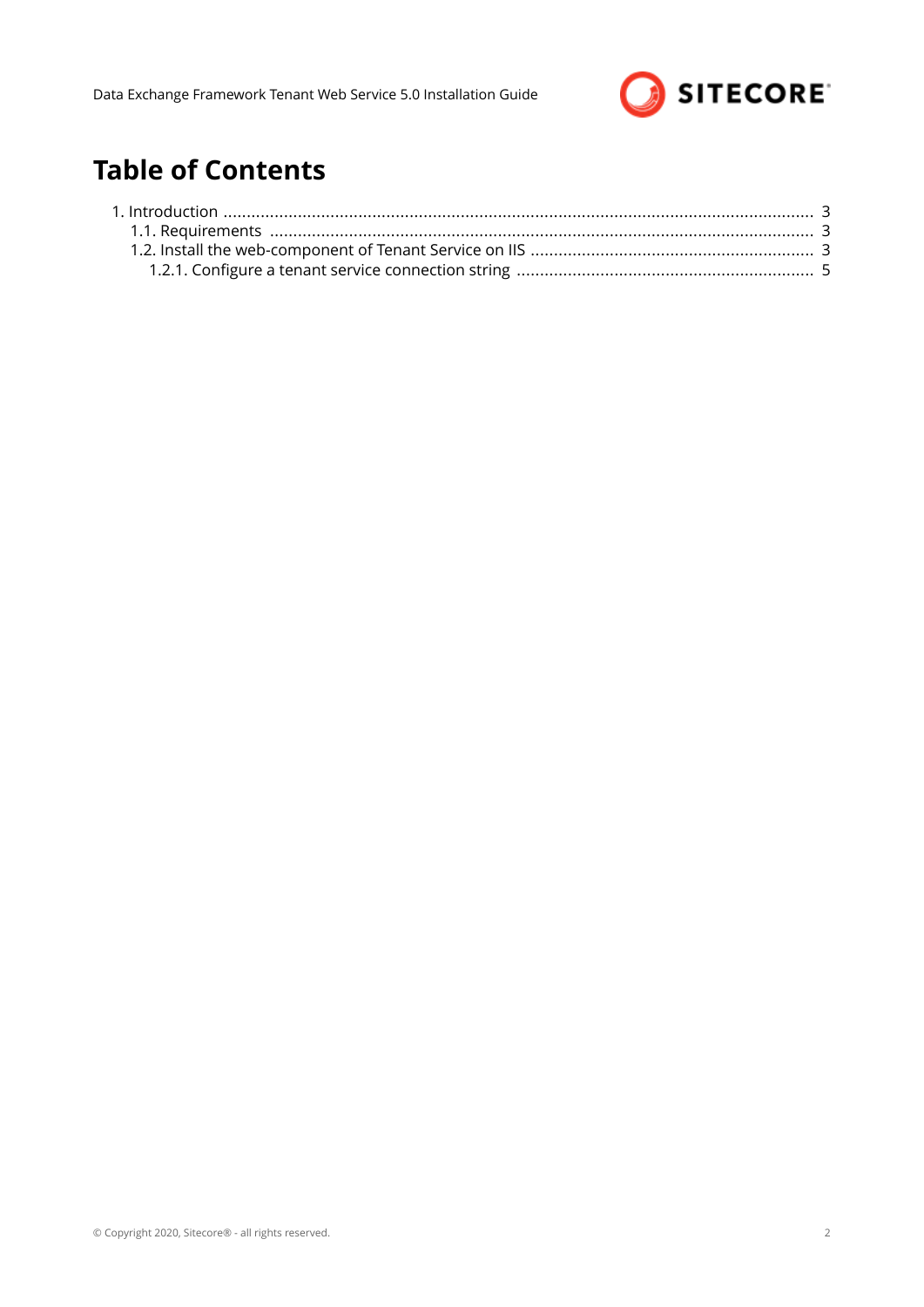

# <span id="page-2-0"></span>**1. Introduction**

The Data Exchange Framework (DEF) Tenant Web Service gives you the ability to trigger data synchronization processes via web-based push notifications.

# **1.1. Requirements**

The guide assumes that you have installed the following on your Sitecore server:

- Sitecore 10.0
- DEF 5.0.0. This installation includes the basic tenant service functionality. This requirement is covered by the Installation Guide for Data Exchange Framework, which you can download from the [Sitecore download site](https://dev.sitecore.net/downloads).

# **NOTE**

You can confirm that the tenant service functionality is installed by opening the Content Editor and locating the /sitecore/templates/Data Exchange/Services/Tenant Service item.

# **1.2. Install the web-component of Tenant Service on IIS**

The Tenant Web Service (TWS) is a web-based service and must be configured as a web site via IIS. This chapter guides you through the process of installing Web-Based Micro TWS. There are two alternative ways of installing TWS:

- Manually
- Using PowerShell and Sitecore Installation Framework.

After installing TWS, either manually or with PowerShell, you must configure a tenant service (TS) connection string.

# **Install manually**

# **NOTE**

For information on how to create certificates, please refer to the Set Up Client Certificates section of the Sitecore Experience Platform Installation Guide, available from the [Sitecore Downloads page.](https://dev.sitecore.net/Downloads.aspx)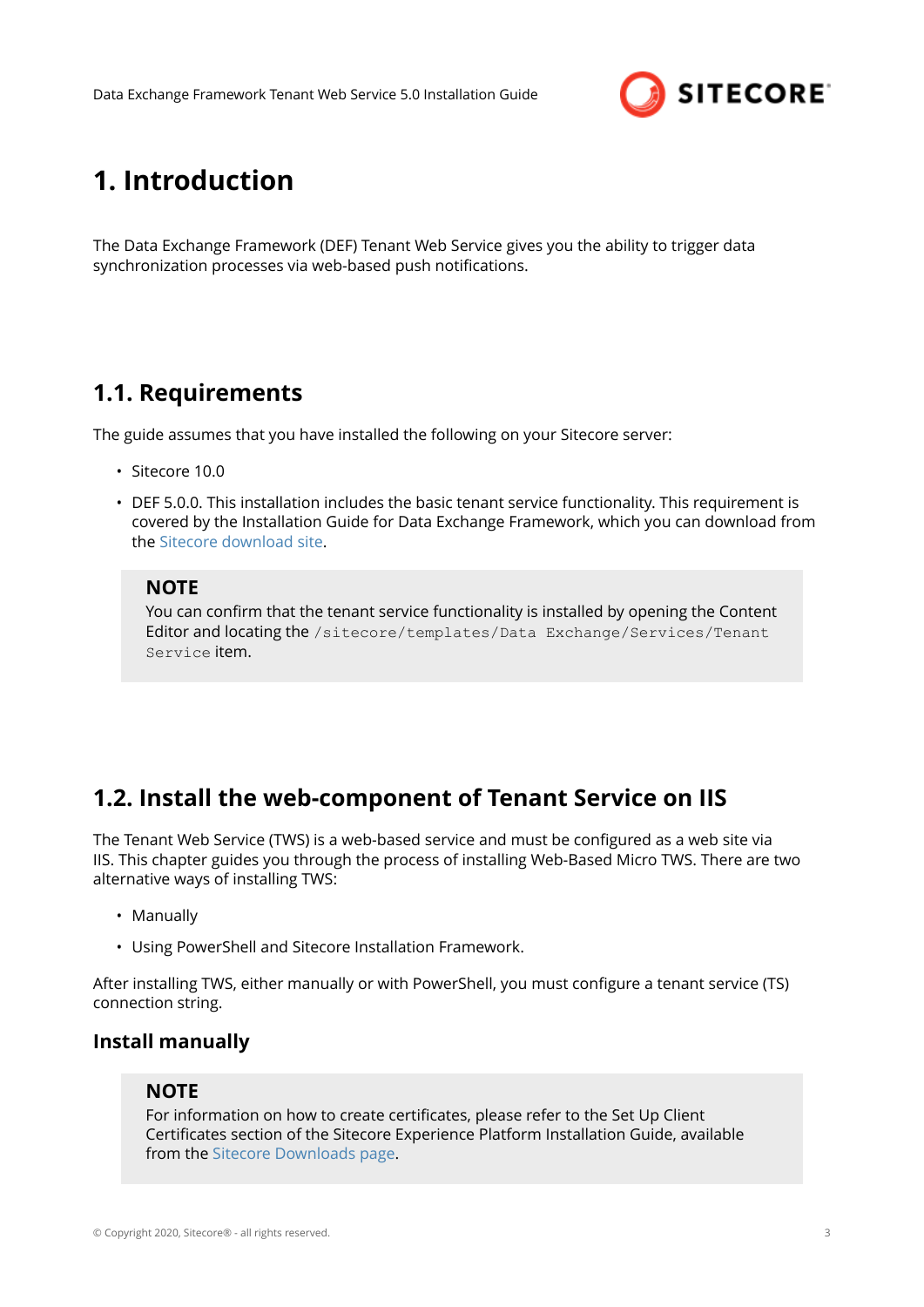

#### To install a TWS manually:

- 1. Download the Sitecore Data Exchange Framework Tenant Web Service package from the [Sitecore Downloads page.](https://dev.sitecore.net/Downloads.aspx) It contains the Sitecore Data Exchange Framework Tenant Web Service 5.0.0.scwdp.zip file.
- 2. Extract the . zip file into the website IIS root folder. By default, this folder is located at C:\inetpub\wwwroot\<service folder>, where <service folder> is the name you choose for your tenant, for example, my-tenant.service.
- 3. Configure a TS [connection string](#page-4-0).
- 4. Create and start the site in IIS.

## **NOTE**

When a TWS is set up as described above, you can access it by requesting the http://[tenantservice] URL. If the service is running successfully, you will get a response showing the date and time.

## **Install using PowerShell and Sitecore Installation Framework**

To install TWS using SIF installation files and PowerShell:

- 1. Download the Sitecore Data Exchange Framework Tenant Web Service package from the [Sitecore download page.](https://dev.sitecore.net)
- 2. Download the SIF installation scripts for Tenant Service package from the [Sitecore download page](https://dev.sitecore.net). It contains the following files:
	- tenantservice-xp0.json an installation configuration file
	- createcert.json- an installation configuration file
	- deploy.ps1 a PowerShell deployment script
- 3. Unzip the installation script files to a folder on your installation.

## **NOTE**

The deploy.ps1 script contains a SitecoreTenantID parameter that is used to create the necessary connection string for the tenant service. If you already have a tenant service, you can edit the deploy.ps1 script and change the SitecoreTenantID parameter to the Tenant ID of the tenant service. You can also add or change the SitecoreTenantID in the connectionstrings.config file later.

4. Open a PowerShell console with administrator rights. Navigate to the folder where you unpacked the installation script files. Run the  $\text{depth}$ ,  $p \text{ all}$  script with the following syntax:

```
.\deploy.ps1 -scInstanceName "<sitecore instance>" -servicePackage "<path to 
tenantservice.scwdp.zip file>"
```
The following table explains the parameters you need to supply when running the script: